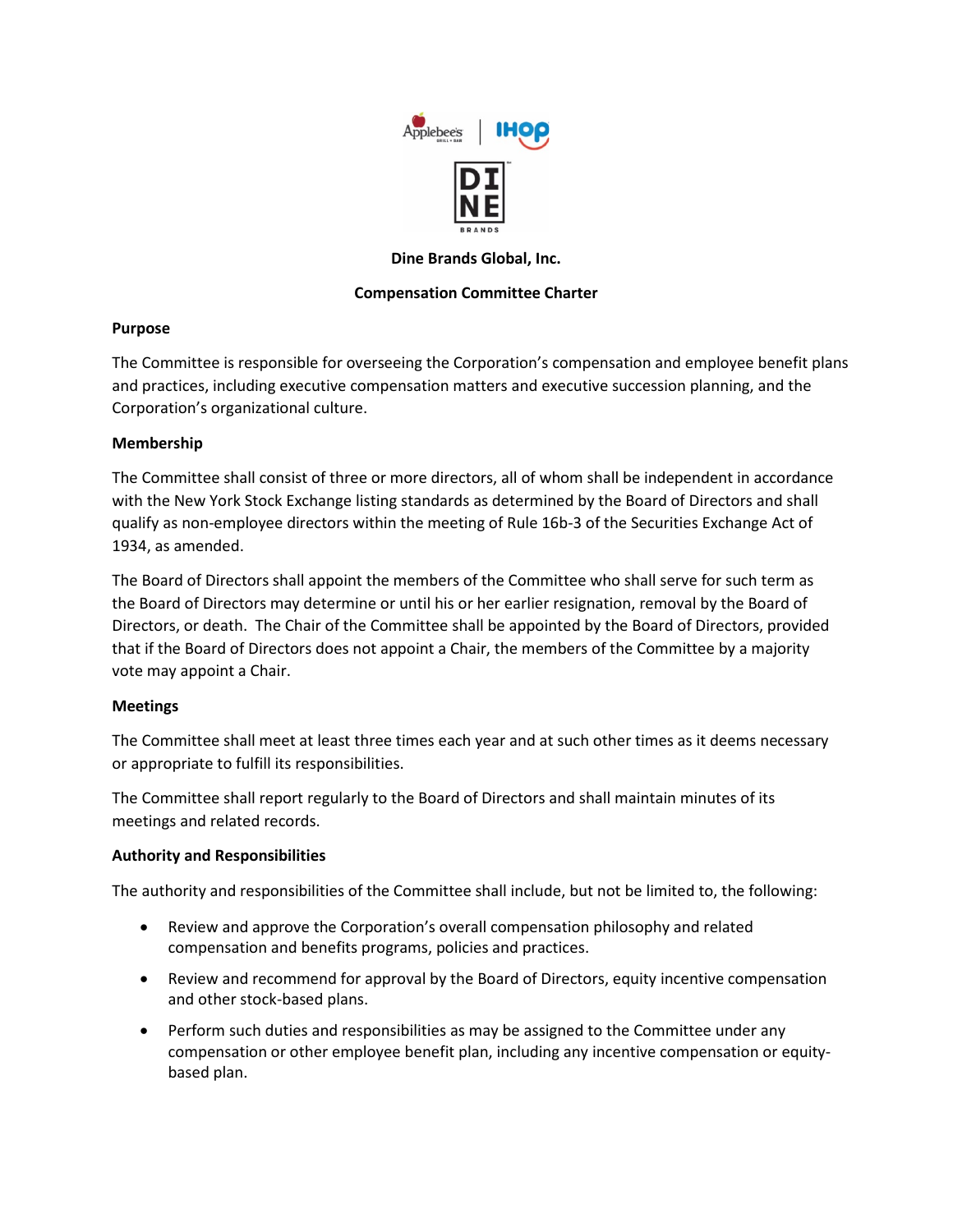- In light of the corporate goals and objectives approved by the Board of Directors, review and approve the performance goals and objectives for the Chief Executive Officer's compensation and evaluate the Chief Executive Officer's performance in light of these performance goals and objectives in order to determine and approve the Chief Executive Officer's compensation package. In addition, the Chair of the Committee shall conduct the Chief Executive Officer's annual compensation discussion with the Chairman of the Board of Directors.
- Based on recommendations from the Chief Executive Officer, evaluate the performance of the other executive officers of the Corporation (which shall be the Corporation's Section 16 officers under applicable Securities and Exchange Commission rules) and approve the compensation for such executive officers.
- Review and approve any changes to perquisites or other personal benefits provided to executive officers of the Corporation.
- Review and approve a peer group of companies against which to compare the Corporation's executive compensation.
- Review compliance of each director and executive officer with the Corporation's stock ownership guidelines and take any appropriate action in connection therewith.
- Review and approve any severance or termination arrangements to be made with any executive officer of the Corporation.
- Review the compensation package for non-employee directors and recommend any changes for approval by the Board of Directors.
- Oversee and review with the Board of Directors, risk and risk mitigation associated with the Committee's purpose and areas of responsibility, including with respect to the Corporation's compensation policies and practices. In doing so, consider and confirm that the Corporation's compensation policies and practices do not encourage unnecessary risk taking.
- Assist the Board of Directors in developing and evaluating potential candidates for executive management positions, including the Chief Executive Officer, and oversee the development of executive succession plans. Oversee the Corporation's talent review and recruitment policies and procedures for executive management.
- Maintain visibility into, assist with the development of, and monitor progress of programs regarding the Corporation's organizational culture, including diversity and inclusion.
- Review and approve the Compensation Discussion and Analysis to be included in the Corporation's annual proxy statement. As part of its review, consider the results of the most recent stockholder advisory vote on executive compensation as required by section 14a of the Securities Exchange Act of 1934, as amended. Prepare the report required by the rules of the Securities and Exchange Commission to be included in the Corporation's annual proxy statement.
- Consult, retain (at the Corporation's expense), and terminate, in its sole discretion, outside advisors to the Committee, including independent compensation consultants. In doing so, the Committee should consider all factors relevant to the advisor's independence, including the factors specified by applicable NYSE listing standards. The Committee shall have sole authority to approve related fees and retention terms and oversee the work of the advisor.